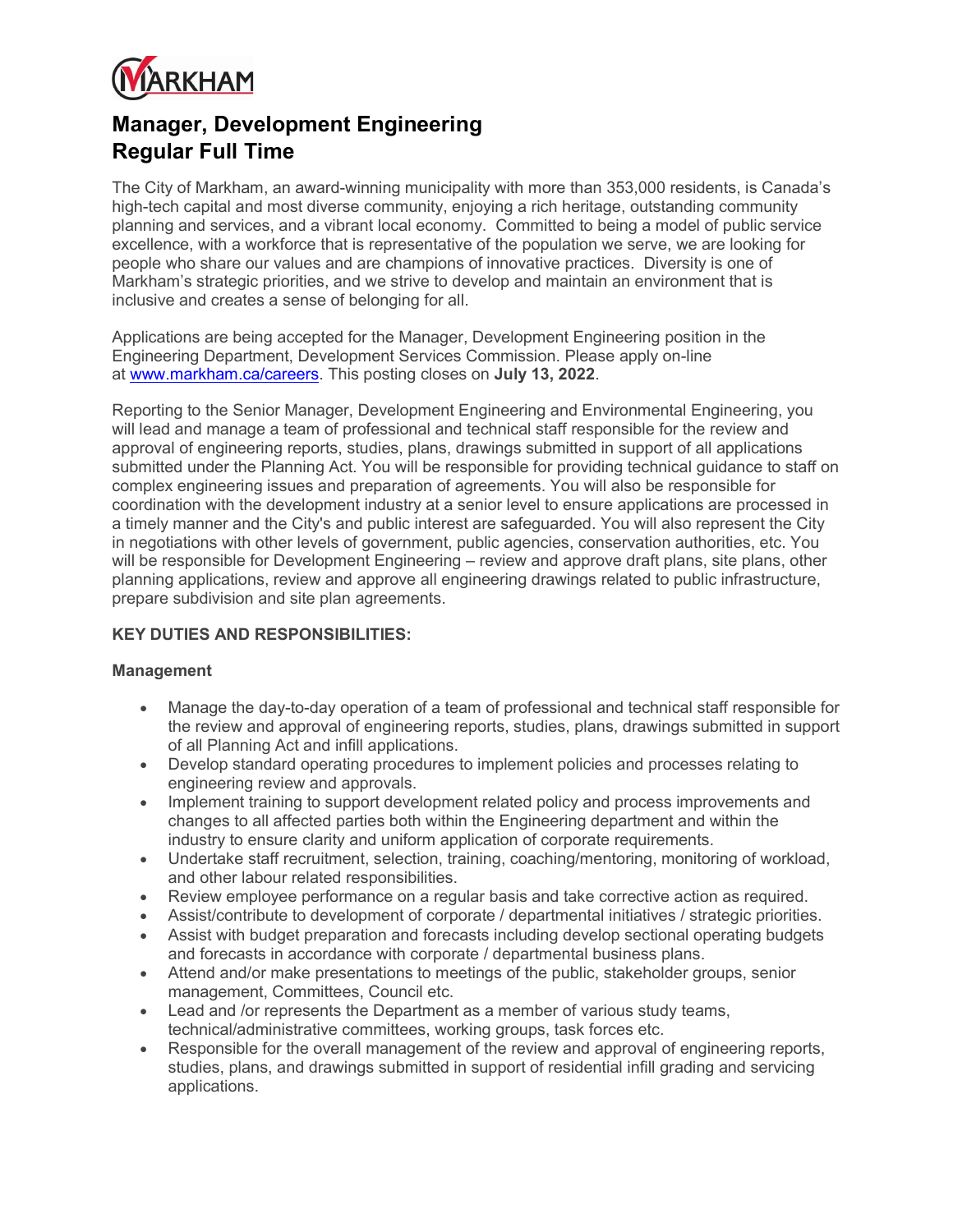

- Responsible for the contract administration and tendering of work related to service connection installation for residential infill developments.
- Implement and support effective systems for project management and performances measurement.
- Provide information into Markham's revenue projections.
- Develop and implement KPI for Development Engineering.
- Provide input into Markham's Strategic Plan: Building Markham's Future Together.
- Responsible for developing improvements to processes and practices.
- Lead and /or represents the Department/Corporation as a member of various study teams, technical/administrative committees, working groups, task forces etc.

## Development Engineering

- Approve and ensure that engineering reports, studies, plans and drawings submitted in support of all Planning Act and infill applications comply with City standards, specifications and guidelines.
- Provide engineering input on Planning Act applications including Official Plan Amendments, Secondary Plans, Zoning By-Law Amendments, Plans of Subdivisions, Site Plan Control, Plans of Condominium, Consent to Sever into Plans of Subdivision and Site Plans applications and Minor Variances.
- Review engineering conditions, and financial security and property requirements for all development applications prepared by development engineering staff to ensure they are complete, appropriate and applicable.
- Oversee the administration of financial securities including security reduction and releases, financial draws on securities, and negotiation of security values required.
- Oversee matters related to the acceptance and assumption of developments by the City.
- Develop and implement best practices in various areas including stormwater management, engineering design, brownfields and intensified redevelopment.
- Process and recommend issuance of Environmental Compliance Approval by the MECP under its Transfer of Review Program.
- Attends and makes presentations at public meetings.
- Prepare reports to Council.
- All other duties as assigned.

# QUALIFICATIONS AND KEY REQUIREMENTS:

- Registered with the Professional Engineers of Ontario with at least 7 years experience in the municipal/civil engineering and development field or a related University Degree with equivalent experience.
- Progressive experience in the public sector with the ability to work with Council, general public, different levels of government and different stakeholders.
- Municipal government experience an asset.
- Experience and knowledge of design and construction in municipal engineering including roads, sewers and watermains.
- Excellent hands on experience with various processes in the review and approval of different types of development applications.
- In depth knowledge of different types of agreements used in development and the ability to negotiate complex issues with developers and lawyers.
- Understanding of the report writing process in order to produce high level reports to the various City Committee's and Council approval.